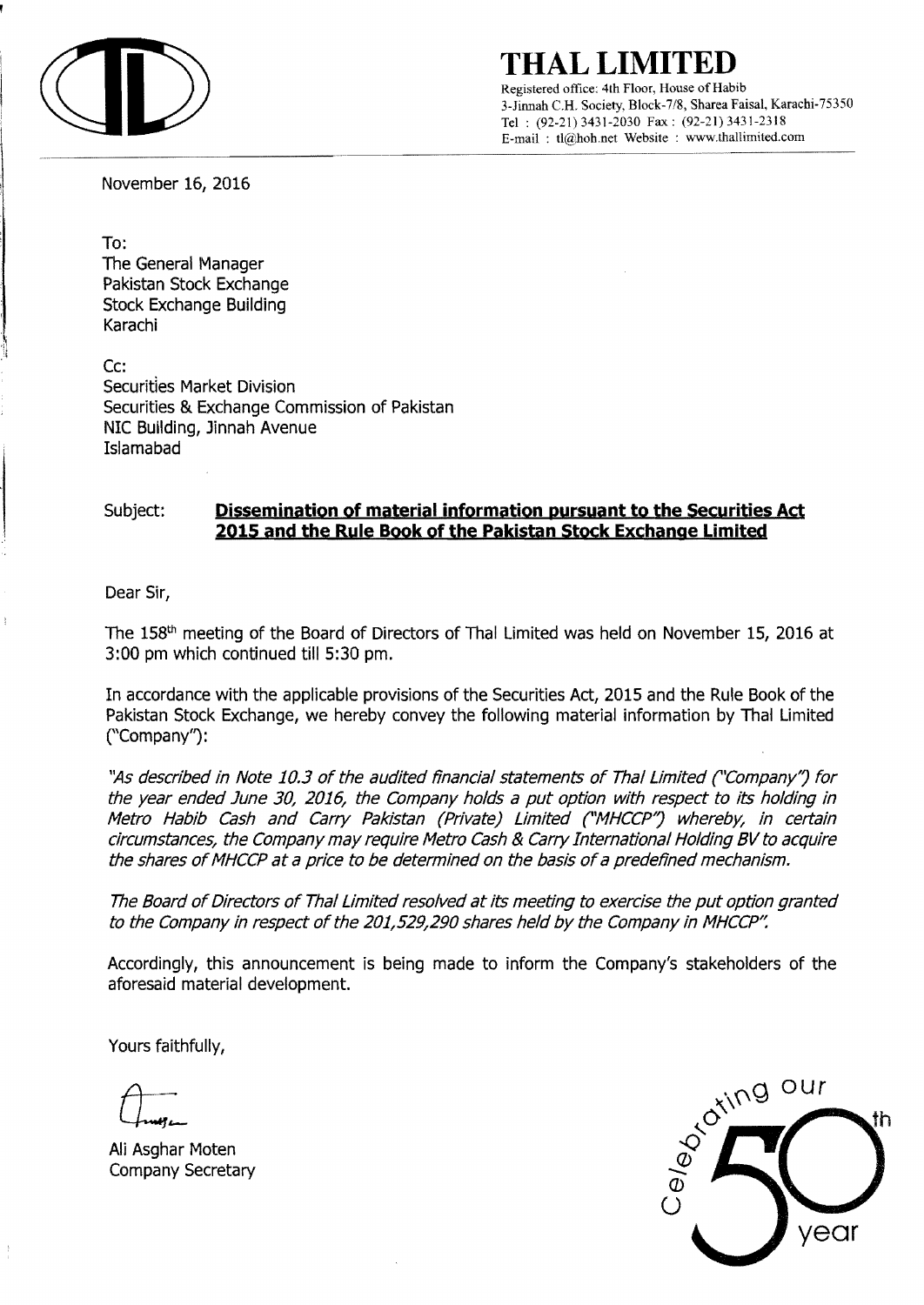## DISCLOSURE FORM IN TERMS OF SECTION 15D OF THE SECURITIES AND EXCHANGE ORDINANCE 1969

| Name of Company THAL LIMITED                                                              |                                                                                      |                     |  |
|-------------------------------------------------------------------------------------------|--------------------------------------------------------------------------------------|---------------------|--|
|                                                                                           | Date of Report (Date of earliest event reported if applicable)                       | November $16, 2016$ |  |
|                                                                                           | <b>THAL LIMITED</b>                                                                  |                     |  |
| (Exact name of company as specified in its Memorandum or person as appearing on the CNIC) |                                                                                      |                     |  |
|                                                                                           | 4TH FLOOR, HOUSE OF HABIB, 3-JINNAH C.H. SOCIETY, BLOCK 7/8, SHAREA FAISAL, KARACHI. |                     |  |
|                                                                                           | (Address in case of companies address of registered office)                          |                     |  |
|                                                                                           | Contact information: Mr. Ali Asghar Moten, Company Secretary                         |                     |  |
|                                                                                           |                                                                                      |                     |  |
|                                                                                           |                                                                                      |                     |  |

(Former name or former address, if changed since last report.)

Please mark the appropriate box below (see General Instruction A.I below before filing the details).

## [x] Disclosure of inside information by listed company in terms of section 15D(I).

Public disclosure of inside information, which directly concerns the listed securities.

"As described in Note 10.3 of the audited financial statements of Thal Limited ("Company/j for the year ended June 30/ 2016/ the Company holds a put option with respect to its holding in Metro Habib Cash and Carry Pakistan (Private) Limited ("MHCCP") whereby, in certain circumstances, the Company may require Metro Cash & Carry International Holding BV to acquire the shares of MHCCP at a price to *be* determined on the basis of a predefined mechanism.

The Board of Directors of ThaI Limited resolved at its meeting to exercise the put option granted to the Company in respect of the 201/529/290 shares held by the Company in MHCCP".

*Note: The related information has already beenforwarded to Commissioner SECP, Pakistan Stock Exchange.* 

- [] Intimation of decision of the listed com pany to delay disclosure of inside information in terms of section 15D(2).
- Disclosure to the Commission of the inside information when the listed company decides to delay the public disclosure of inside information.



N/A